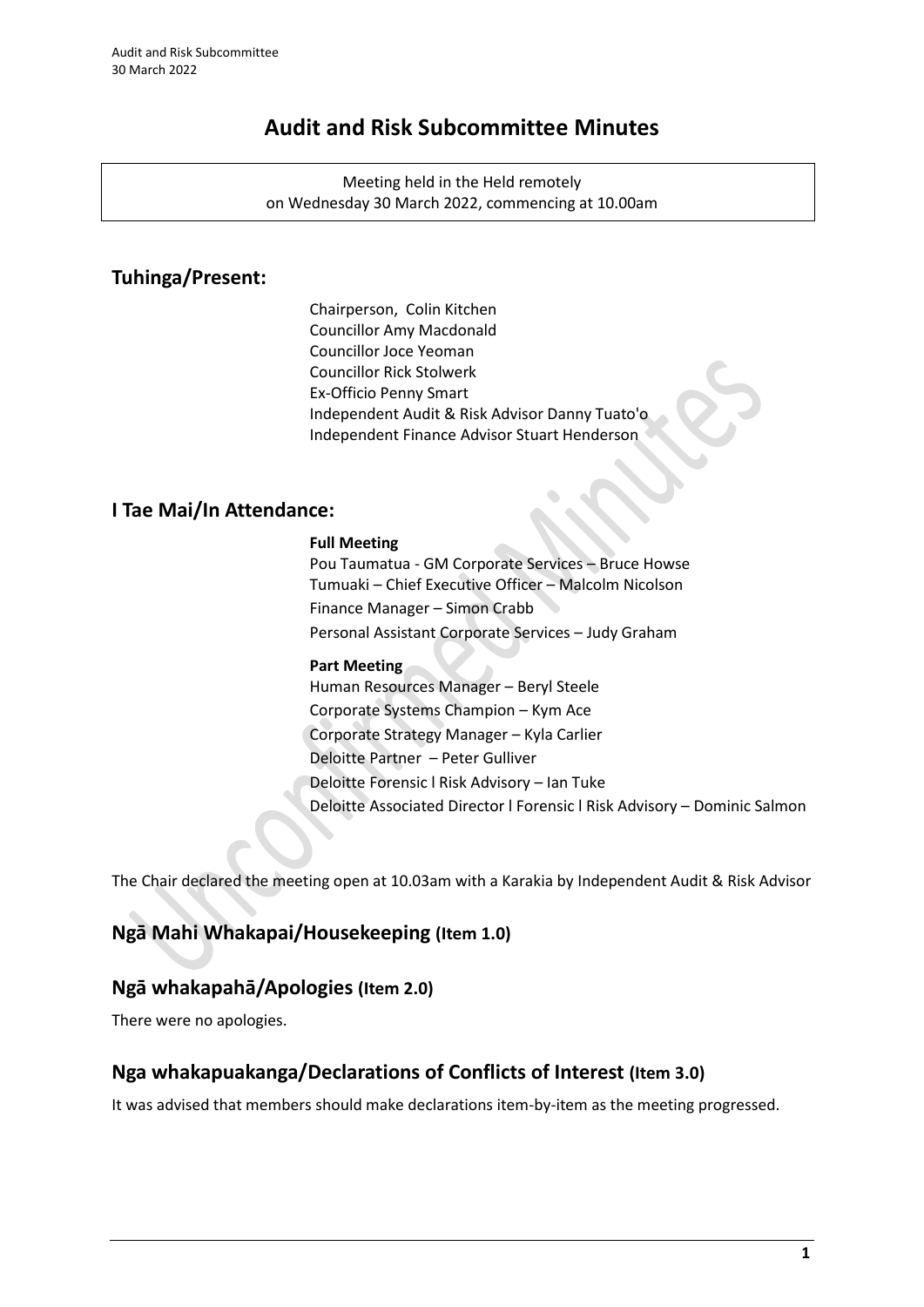# **Confirmation of Minutes - 24 November 2021 (Item 4.1)**

# **Report from Judith Graham, Corporate Services P/A**

### **Moved(Smart / Yeoman)**

That the minutes of the Audit and Risk subcommittee meeting held on 24 November 2021 be confirmed as a true and correct record.

# **Carried**

# **Internal Audit Schedule (Item 5.1)**

# **Report from Judith Graham, Corporate Services P/A**

#### **Moved (Kitchen / Macdonald)**

That the report 'Internal Audit Schedule' by Judith Graham, Corporate Services P/A and dated 11 January 2022, be received.

#### **Carried**

*Secretarial Note: Item 5.2* Audit Fee Proposal For Year Ending 30 June 2022 and 30 June 2023 *was addressed following Item 5.3 Deloitte -Fraud and Corruption Risk Assessment*

# **Audit Fee Proposal For Year Ending 30 June 2022 and 30 June 2023 (Item 5.2)**

# **Report from Bruce Howse, Pou Taumatua – Group Manager Corporate Services**

# **Moved (Stolwerk / Smart)**

- 1. That the report 'Audit Fee Proposal For Year Ending 30 June 2022 and 30 June 2023' by Bruce Howse, Pou Taumatua – Group Manager Corporate Services and dated 11 February 2022, be received.
- 2. That the subcommittee recommend to council the approval of **base** audit fees of \$156,300 for FY22 and a further \$15k in audit fees for the Enterprise Project implementation workstream.
- 3. That the subcommittee recommend to council the approval of **base** audit fees of \$178,800 for FY23 and a further \$25k in audit fees for the Enterprise Project implementation workstream.
- 4. That the subcommittee recommend to council the agreement in principle to the approach outlined in the **attached** Deloitte proposal for the setting of audit fees for FY24 and FY25.

# **Carried**

Northland Regional Council counteroffer 2023 audit fees was accepted by Deloitte and approved by the AOG.

Fee proposal for 2023 has now been included.

Setting principles and guidelines on fees going forward 2024 and 2025.

Deloitte Partner Peter Gulliver advised the Subcommittee that he would be stepping down at the end of this year due to the rotation rule.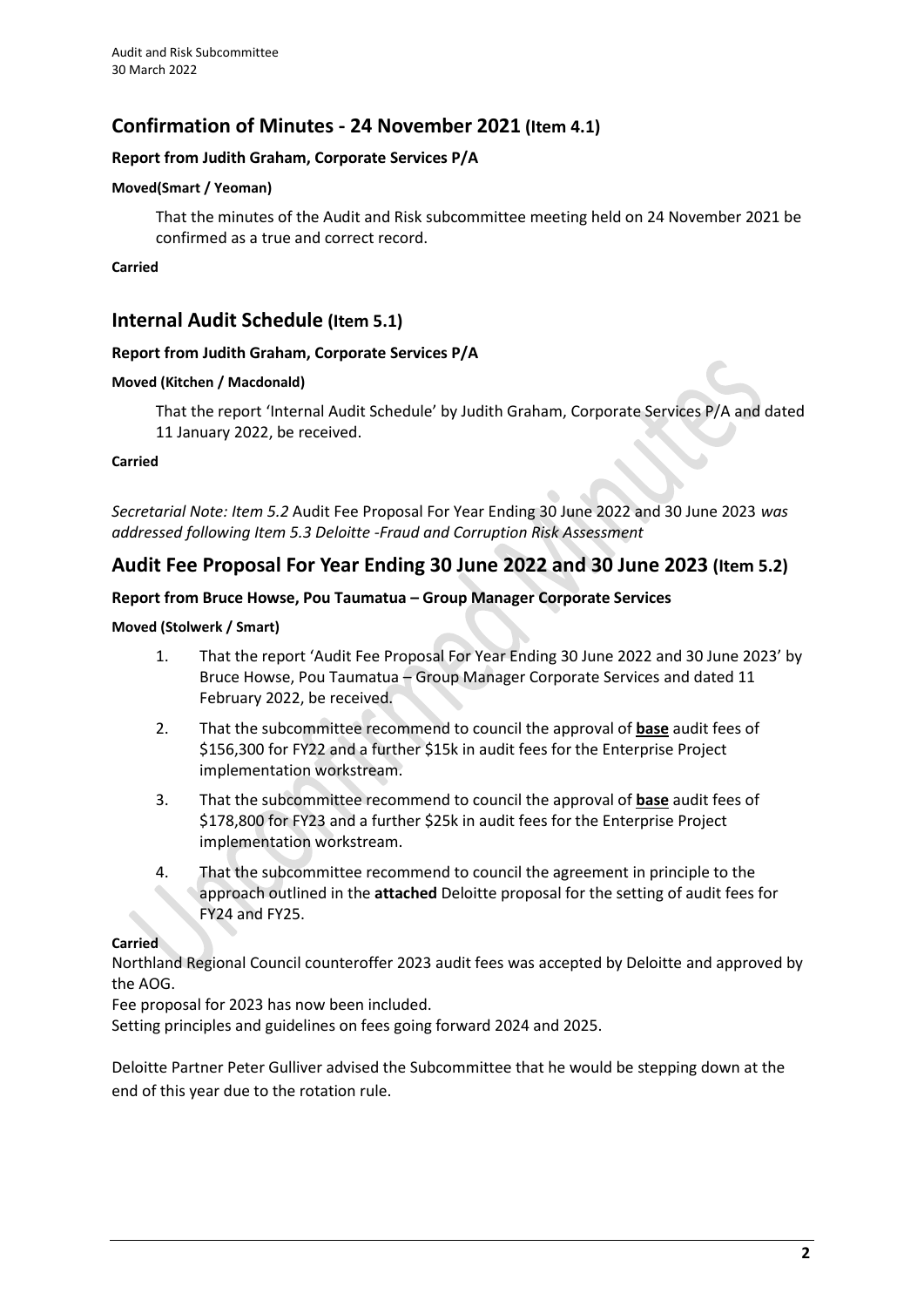# **Deloitte - Fraud and Corruption Risk Assessment (Item 5.3)**

# **Report from Simon Crabb, Finance Manager**

# **Moved (Stolwerk / Smart)**

1. That the report 'Deloitte - Fraud and Corruption Risk Assessment' by Simon Crabb, Finance Manager and dated 11 January 2022, be received.

### **Carried**

*Secretarial Note: additional recommendation added to item 5.3*

#### **Moved (Kitchen / Smart)**

2. Subcommittee support the implementation of the recommendation outlined in the fraud and corruption report by Deloitte.

#### **Carried**

Deloitte Forensic l Risk Advisory Ian Tuke and Deloitte Associated Director l Forensic l Risk Advisory Dominic Salmon went through the fraud and corruption risk assessment presentation with the subcommittee which included the fraud gap analysis, survey and workshops outcomes. **Actions:**

- Councillors to receive fraud awareness training 2-3 hour workshop
- Complete review of strengthen the Fraud limitation officer role and who they report to in the organisation.
- Continue with implementation of the whistle blower independent phone line.
- GM Corporate Services to start implementing recommendations from the Deloitte fraud and corruption risk assessment report outlined on pages 34-36 of the report.

# **Internal Audit Update - Kaipara District Council Rating Review (Item 5.4)**

# **Report from Simon Crabb, Finance Manager**

*Secretarial Note: Subcommittee confirms receiving via email Tuesday 29 March updated Rates review – Kaipara District Council.* 

# **Moved (Stolwerk / Kitchen)**

That the report 'Internal Audit Update - Kaipara District Council Rating Review ' by Simon Crabb, Finance Manager and dated 4 March 2022, be received.

### **Carried**

Deloitte Partner – Peter Gulliver spoke to the subcommittee on the finding of the recent Kaipara District Council review.

Finding were consistent to that of Far North District Council is that far to many people had access to the rating system. Deloitte has recommended and Kaipara District Council has agreed to reduce the number of staff having access to the rating system.

Deloitte Partner – Peter Gulliver highlighted to the Subcommittee the issue with the Kaipara District Council Rating system on the allocation of part payments, with part payments first allocated to Kaipara District Council.

# **Action:**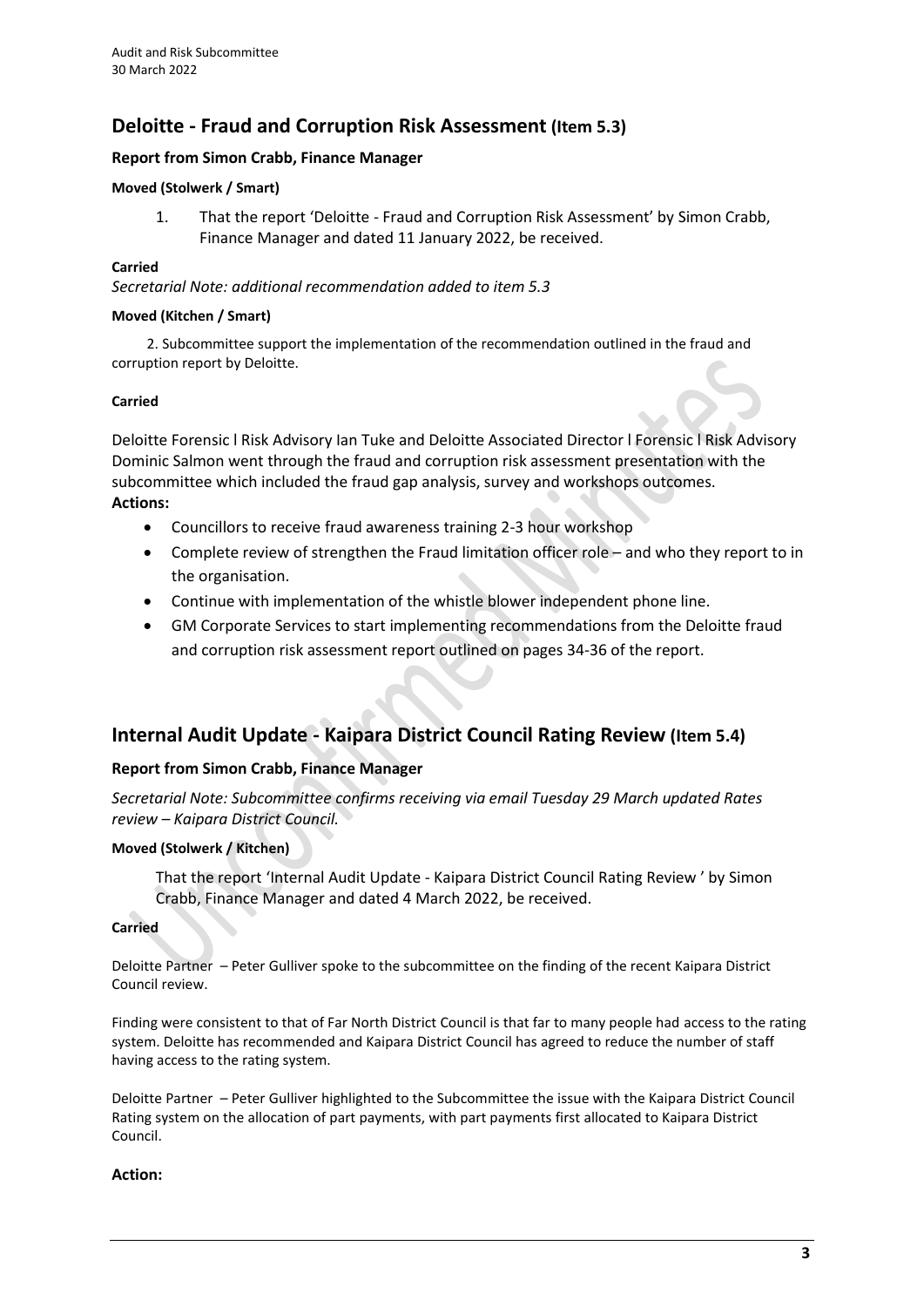- GM Corporate Services to follow up on Far North District Council on the progression on modifying their rating system.
- Rating service agreements to be modified to include appropriate allocation methodology for 2022/2023 of all Territorial Authorities.

# **Internal Audit Maturity Assessment (Item 5.5)**

# **Report from Bruce Howse, Pou Taumatua – Group Manager Corporate Services**

1. That the report 'Internal Audit Maturity Assessment' by Bruce Howse, Pou Taumatua – Group Manager Corporate Services and dated 12 January 2022, be received.

Subcommittee have agreed not to accept item 5.5 Internal Audit Maturity Assessment report as general consensus of the Subcommittee felt there was missing information that would have likely alter the outcome of the assessment.

# **Moved (Stolwerk/Smart)**

Internal Audit Maturity Assessment (item 5.5) to remain laid on the table until a further review has been completed.

# **Carried**

**Action:** GM Corporate Services, Chief Executive Officer, Independent Audit & Risk Advisor Independent Finance Advisor to meet with Deloitte Partner – Peter Gulliver for future discussion and tightening up the wording on the report.

# **Investment Policy Revision - Incorporate Protocols for Reporting Investment Fund Gains/Losses (Item 5.6)**

# **Report from Simon Crabb, Finance Manager**

**Moved (Kitchen / Stolwerk )**

- 1. That the report 'Investment Policy Revision Incorporate Protocols for Reporting Investment Fund Gains/Losses' by Simon Crabb, Finance Manager and dated 15 March 2022, be received.
- 2. That the subcommittee endorse that the proposed changes presented in this report are incorporated into councils Investment Policy

**Carried**

**Action:** 

- Gains and losses to be explained to whole Council for a better understanding on the long term investment.
- More thinking to be done around the amount of reserve to be transferred historical gains last 3 to 5 year and report back to the subcommittee.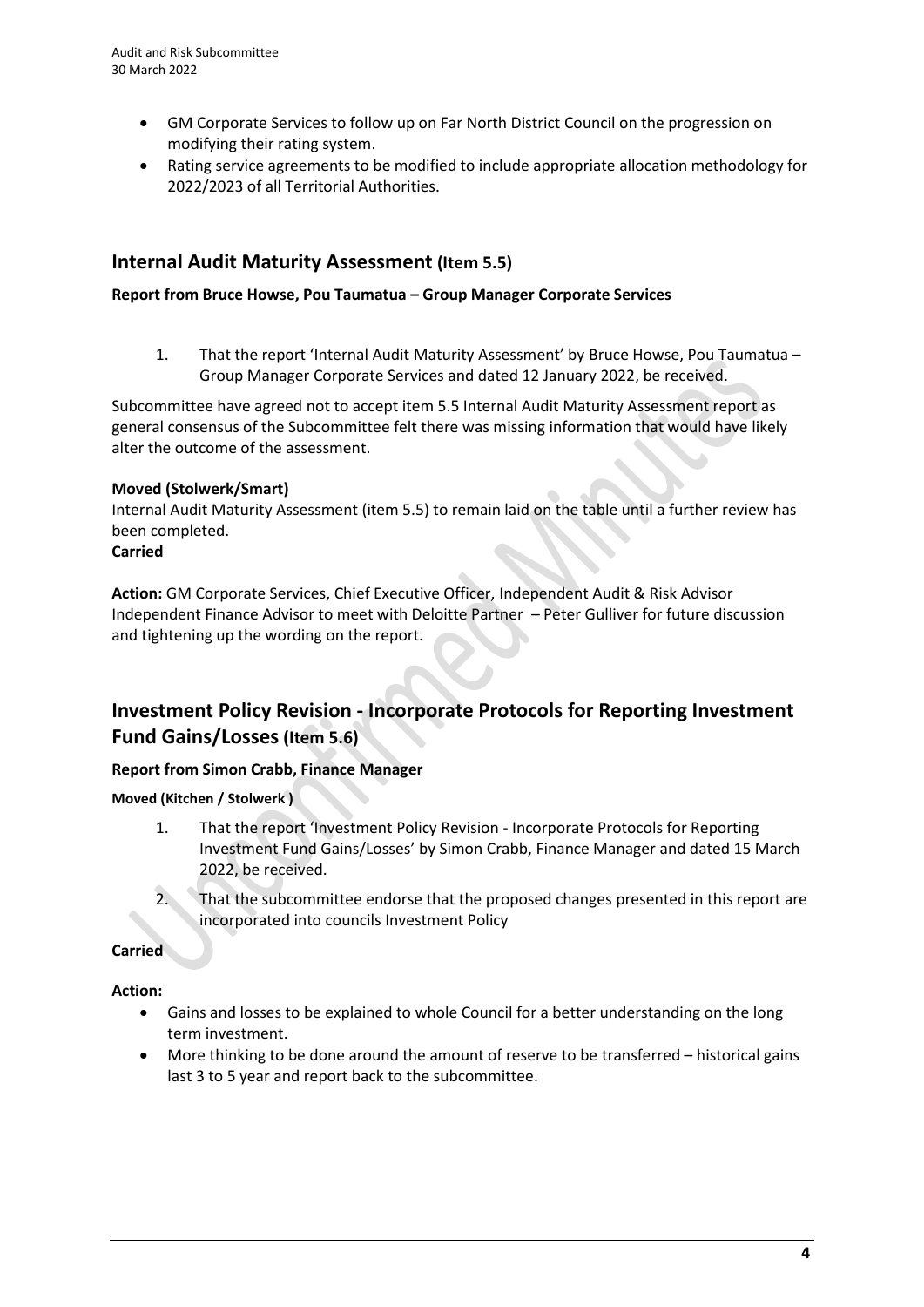# **Local Government Funding Agency (LGFA) Presentation & Funding Strategy Considerations (Item 5.7)**

# **Report from Simon Crabb, Finance Manager**

### **Moved (Kitchen /Stolwerk)**

That the report 'Local Government Funding Agency (LGFA) Presentation & Funding Strategy Considerations' by Simon Crabb, Finance Manager and dated 17 March 2022, be received.

#### **Carried**

Finance Manger spoke to the Subcommittee and highlighted it would be more prudent for Council to consider using own council money to fund project instead of borrowing funds from the Local Government Funding Agency when interest rates hit a certain threshold.

**Action:** Workshop and work with the Investment and Property Subcommittee to look at a new long term strategy on how we fund projects in a changing environment.

# **Risk Management Activity Update (Item 5.8)**

# **Report from Kym Ace, Corporate Systems Champion**

#### **Moved (Stolwerk / Macdonald)**

- 1. That the report 'Risk Management Activity Update' by Kym Ace, Corporate Systems Champion and dated 2 December 2021, be received.
- 2. That changes to the Risk Management Policy and Framework be approved

# **Carried**

Corporate Systems Champion spoke to the subcommittee about the Risk management activity.

# **Action:**

- Review item 5 Investment portfolio financial risk.
- Councillor Smart to meet with Independent Audit & Risk Advisor Danny Tuato'o and Chief Executive Office to do more work on overview of the inherit risk and residual risks and take back to Council.

# **Risk Deep Dive on workload and Capability and Operational capacity to manage events and directives(Item 5.9)**

# **Report from Kym Ace, Corporate Systems Champion**

# **Moved (Stolwerk / Smart )**

12.261. That the report 'Risk Deep Dive on workload and Capability and Operational capacity to manage events and directives' by Kym Ace, Corporate Systems Champion and dated 11 January 2022, be received.

# **Carried**

Corporate Systems Champion advised that the two deep dive completed were amalgamated together due to overlap.

GM Corporate Service advised the Subcommittee on work the Executive leadership team is doing around staff workloads as this again has been identified as one of the top staff stress indicated in the all staff stress survey.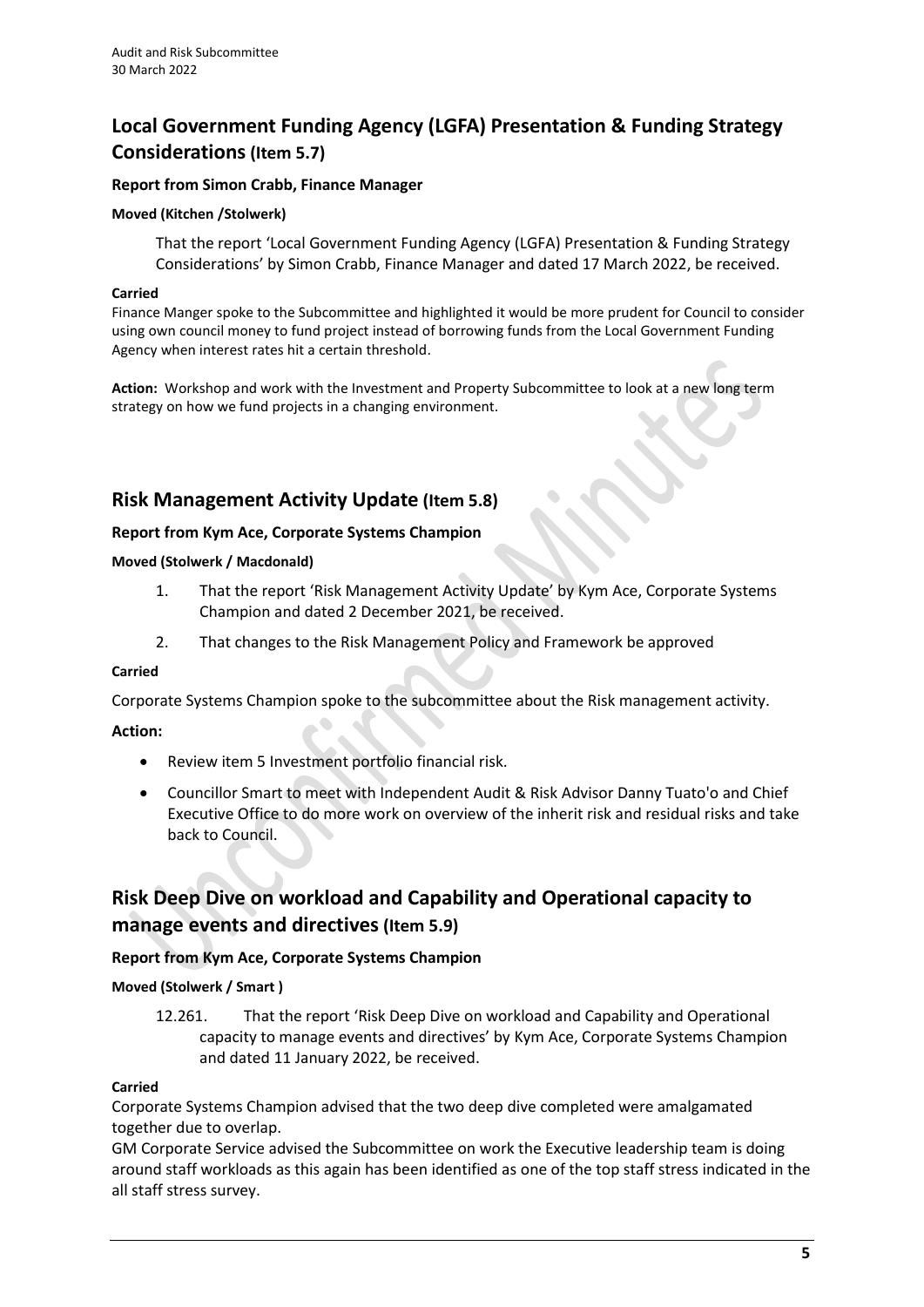Subcommittee support the work and treatment that has been noted in the report.

**Action:** Executive leadership team to bring back to council to workshop on what work has been identify that potentially staff can stop, pause, defer.

# **Health and Safety Update (Item 5.10)**

# **Report from Beryl Steele, Human Resources Manager**

# **Moved (Macdonald / Stolwerk )**

1. That the report 'Health and Safety Update' by Beryl Steele, Human Resources Manager and dated 2 December 2021, be received.

#### **Carried**

Human Resources Manager gave an update regarding the replacement of Health and Safety Advisor role currently unable to find person who is the right fit for the organisation.

**Action:** Human Resources Manager to relook at risk ranking Extended workload/stress as noted as a residual score 9.

# **Insurance Summary 2021/2022 (Item 5.11)**

# **Report from Judith Graham, Corporate Services P/A**

# **Moved ( Stolwerk / Macdonald)**

That the report 'Insurance Summary 2021/2022' by Judith Graham, Corporate Services P/A and dated 11 January 2022, be received.

# **Carried**

GM Corporate Service advise the subcommittee that there has been an 8.1% increase in the insurance premium.

# **Kaupapa ā Roto/Business with Public Excluded (Item 6.0)**

# **Moved ( Stolwerk / Macdonald )**

- 1. That the public be excluded from the proceedings of this meeting to consider confidential matters.
- 2. That the general subject of the matters to be considered whilst the public is excluded, the reasons for passing this resolution in relation to this matter, and the specific grounds under the Local Government Official Information and Meetings Act 1987 for the passing of this resolution, are as follows:

| Item<br>No. | Item Issue                                                        | <b>Reasons/Grounds</b>                                                                                                                              |
|-------------|-------------------------------------------------------------------|-----------------------------------------------------------------------------------------------------------------------------------------------------|
| 6.1         | <b>Confirmation of Confidential</b><br>Minutes - 24 November 2021 | The public conduct of the proceedings would be<br>likely to result in disclosure of information, as<br>stated in the open section of the meeting -. |